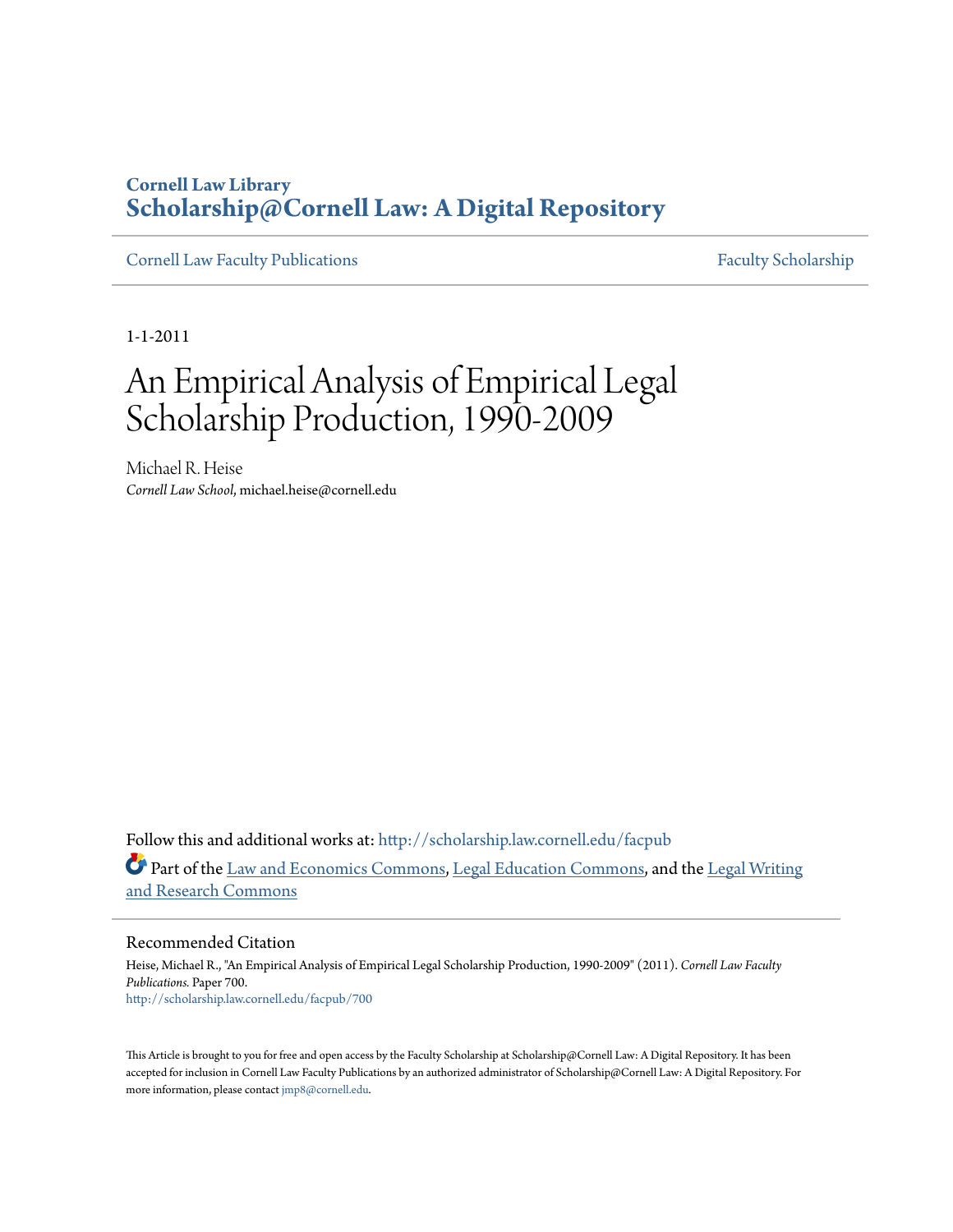## **AN EMPIRICAL ANALYSIS OF EMPIRICAL LEGAL SCHOLARSHIP PRODUCTION, 1990-2009**

#### *Michael Heise\**

*Inspired by the retirement of Professor Tom Ulen of the University of Illinois, the author considers the growth and development of empirical legal scholarship over two decades-a period of time that corresponds, not coincidentally, with Professor Ulen's career. Starting in the 1990s when empirical scholarship had not yet "caught on," the author first documents the increase in quantity of empirical scholarship over two decades. Next, the author applies a law and economics perspective to the recent surge in empirical scholarship, explaining that the trend has been fueled by an increase in the number of empirically trained scholars and also by increased demand for this type of scholarship. The author concludes by reflecting on Professor Ulen's contribution to legal scholarship and suggests the time has come to ask not whether empirical legal scholarship has arrived but why it took so long to do so.*

Retirements, such as Professor Tom Ulen's, fuel reflection. In addition to backward glances, reflection often prompts one to take stock of the present as well as gaze into the future. An invitation to reflect on empirical legal scholarship, with an emphasis on recent advances, is difficult to resist. Empirical legal scholarship's past, present, and future intertwine as my brief accounting of the past frames my assessment of recent advances. Although empirical legal scholarship benefits from an enviable array of recent advances, this Article focuses on one-the increased production of empirical legal scholarship over time. **I** note that this growth roughly coincides with Professor Ulen's scholarly career and that this relation is far from spurious.'

**<sup>\*</sup>** Professor, Cornell Law School. I am grateful to Dawn M. Chutkow and Nicole **A.** Heise, as well as the participants in the Law and Economics Conference honoring Thomas **S.** Ulen at the University of Illinois College of Law for their input on earlier versions of this Article. Thanks also to the librarians at Cornell Law School for their excellent research support.

**I.** Indeed, not only did Professor Ulen observe this trend in 2002, but his own work contributed to it. *See, e.g.,* Thomas **S.** Ulen, *A Nobel Prize in Legal Science: Theory, Empirical Work, and the Scientific Method in the Study ofLaw,* 2002 **U.** ILL. L. REV. **875.**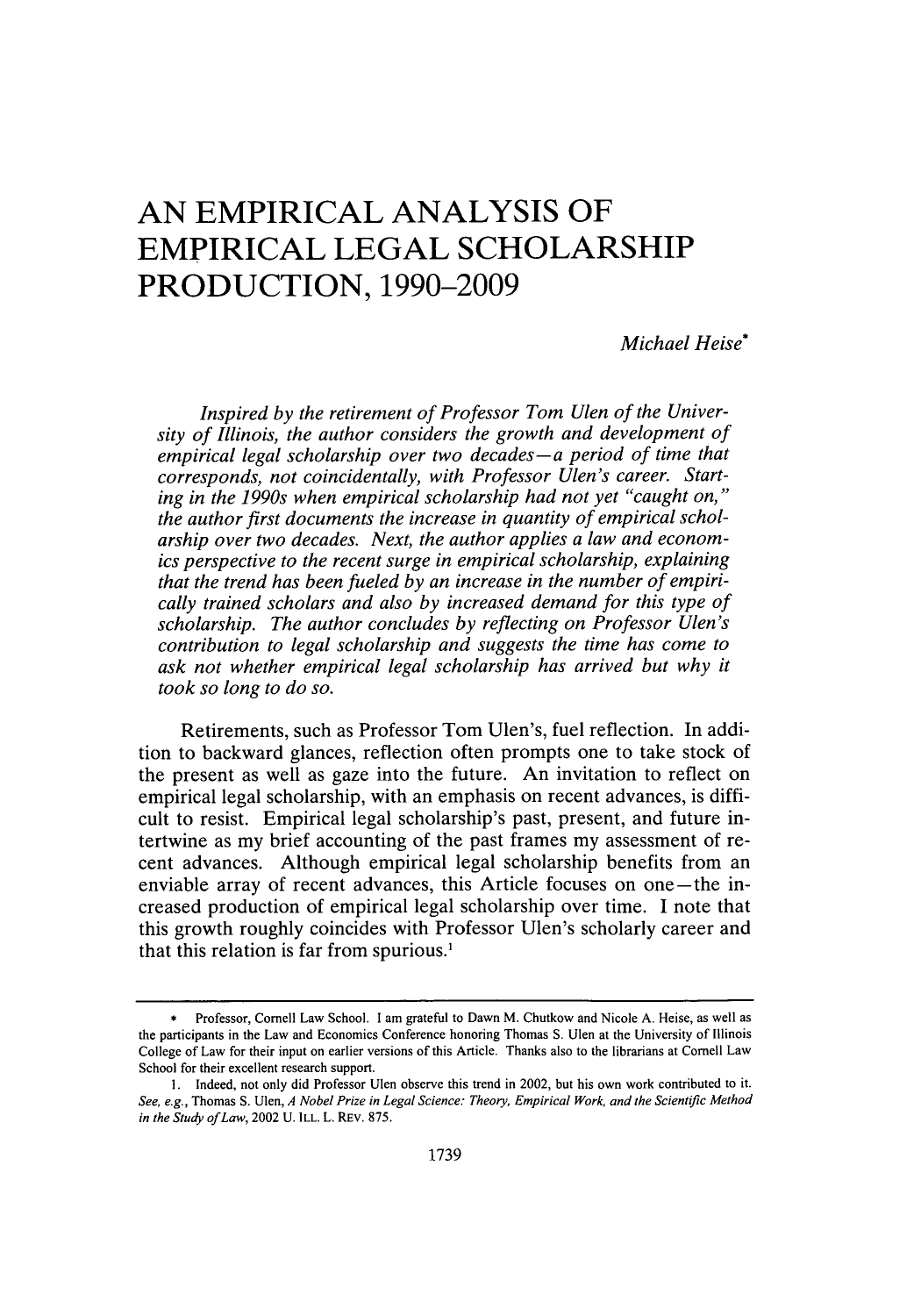During the early 1990s, leading intellectual historians noted that empirical scholarship (as traditionally construed<sup>2</sup>) had "not caught on" in the U.S. legal academy.<sup>3</sup> Similarly, writing in 2002, Professor Ulen (and coauthor Richard McAdams) observed that the "systematic organization of data and its presentation **...** is not yet a routine part of legal argumentation."4 The absence of data and analysis helped transform these observations into conventional wisdom. Indeed, explanations for the apparent paucity of empirical legal research, especially those focusing on practical barriers that impeded empirical research **by** law professors, resonated with many.<sup>5</sup> Of course, the commonly held assumptions that empirical legal scholarship had not yet "caught on" are, themselves, empirical in nature. Insofar as such assumptions involved empirical legal scholars, especially those not inclined to rely on intuitions, it was perhaps inevitable that some of these very scholars would set out to subject some of the commonly held assumptions to data and systematic analysis.

More specifically, scholars soon began to test the proposition that empirical legal scholarship had not yet "caught on" with more rigor. In particular, Professor Ellickson's citation study of legal scholarship trends in 2000 included an assessment of empirical legal scholarship's growth in law reviews between **1982** and **1996.** Professor Ellickson's conclusionthat the data only "hint[s] that law professors and students have become more inclined to produce (although not consume) quantitative analyses"—largely comported with prevailing wisdom though suggestive of change.6 Six years later, Professor George updated Professor Ellickson's study in **2006** and analyzed a more recent cohort of publications between

<sup>2.</sup> While **I** acknowledge that the point is disputed, when **I** speak of empirical legal scholarship, **I** refer only to the subset of empirical legal scholarship that uses statistical techniques and analyses. **By** statistical techniques and analyses, **I** mean to reference those studies that employ data (including systematically coded judicial opinions) to describe or support inferences to a larger sample or population. Such studies must also be amenable to replication **by** other scholars. **My** narrow definition of empirical legal scholarship admittedly excludes a rich array of legal scholarship that can also plausibly be construed as empirical. (For one example of an alternative definition of empirical legal studies, see, e.g., Mark **C.** Suchman **&** Elizabeth Mertz, *Toward a New Legal Empiricism: Empirical Legal Studies and New Legal Realism, 6* **ANN.** REv. L. **&** Soc. Sa. *<sup>555</sup>* **(2010).)** While others may quibble with it, my narrow definition has the advantage of focusing on one of the more visible and distinct types of empirical legal scholarship and sets it apart from its more traditional theoretical and doctrinal counterparts. *See, e.g.,* Michael Heise, *The Importance ofBeing Empirical,* **26** PEPP. L. REV. **807, 810-11 (1999)** [hereinafter Heise, *Importance];* Michael Heise, *The Past, Present, and Future ofEmpirical Legal Scholarship: Judicial Decision Making and the New Empiricism,* 2002 **U.** ILL. L. REv. **819, 820-21** [hereinafter Heise, *New Empiricism];* Peter H. Schuck, *Why Don't Law Professors Do More Empirical Research?,* **39 J. LEGAL EDUC. 323, 323 (1989).**

*<sup>3.</sup> See, e.g.,* **NEIL** DUXBURY, PATTERNS **OF AMERICAN JURISPRUDENCE** 445 **(1995)** ("Law and society scholarship never really caught on in the American law schools."); **JOHN HENRY SCHLEGEL, AMERICAN LEGAL REALISM AND EMPIRICAL SOCIAL SCIENCE 252 (1995) ("Why** has empirical legal research not caught on, not taken hold in the law schools?").

<sup>4.</sup> Richard H. McAdams **&** Thomas **S.** Ulen, Tribute to Gary T. Schwartz, *Introduction,* 2002 **U.** ILL. L. REv. **791, 791** (discussing empirical and experimental methods in law). The authors also went on to note "signs that empirical and experimental methods are becoming more common in legal scholarship." *Id.*

*<sup>5.</sup> See, e.g., Heise, Importance, supra* note 2, at **815-23;** Schuck, *supra* note 2, **at 325-26.**

*<sup>6.</sup>* Robert **C.** Ellickson, *Trends in Legal Scholarship: A Statistical Study,* **29 J. LEGAL STUD. 517, 528- 29** tbl.4 (2000).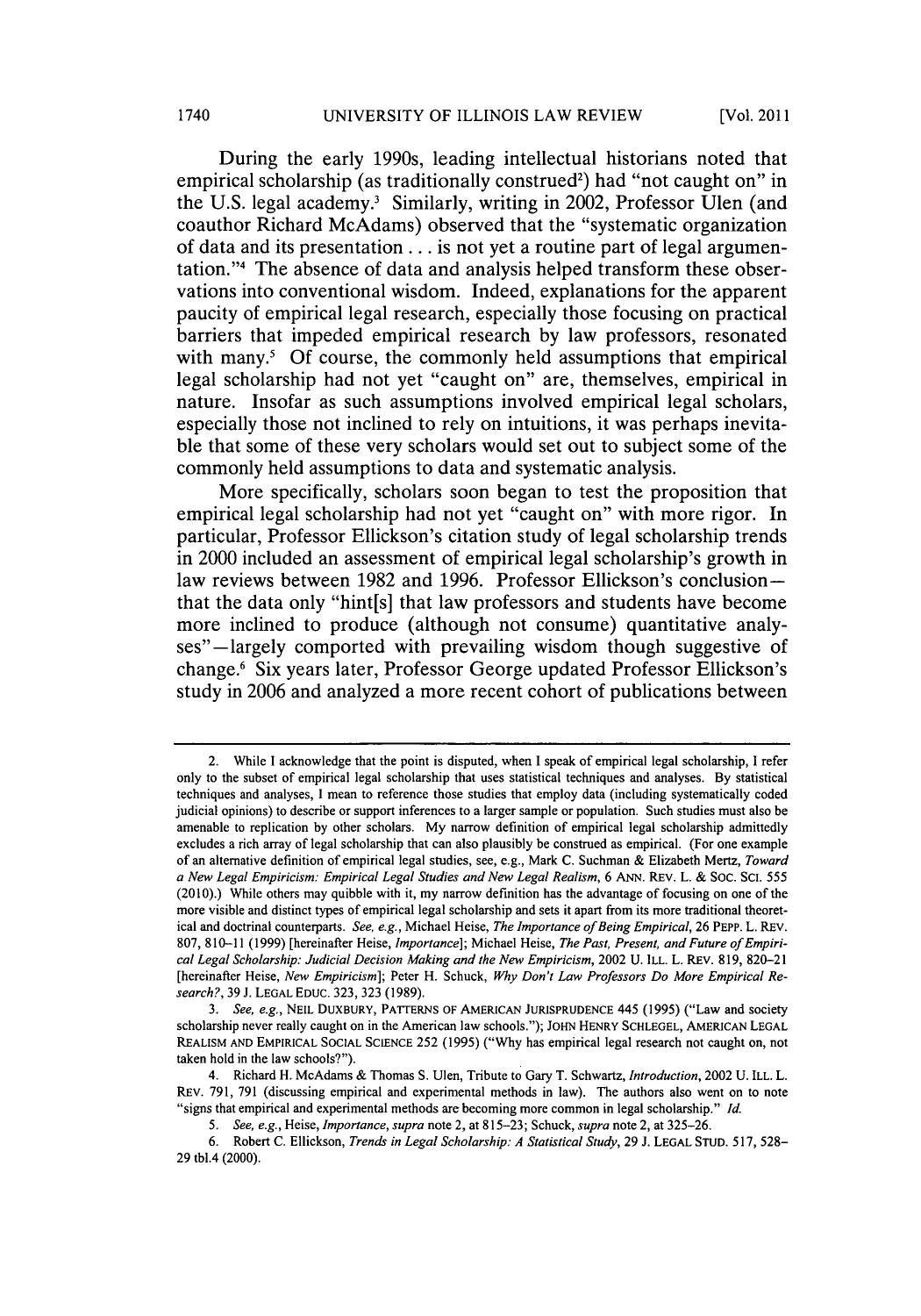1994 and 2004. Professor George concluded that empirical legal scholarship, or, more accurately, the number of references to it, "continues to grow."7 Indeed, Professor George wrote in **2006** that empirical legal scholarship "is arguably the next big thing in legal intellectual thought." $8$ 

Now that more than a decade has passed since Professor Ellickson's study, and six years since Professor George's follow-up study, it is perhaps time once again to revisit the question of whether empirical legal studies have "caught on" in legal scholarship and whether it has, indeed, become legal scholarship's next "big thing." That is, it would be useful to know whether what Professor Ellickson detected as a "hint" in 2000, and Professor George described in **2006** as a discernible trend, has persisted or retreated.9 In Part **I** of this three-part Article, **I** review evidence of my central claim: that the quantity of empirical legal scholarship has increased over the past two decades. Part II considers possible reasons for this increase and, in a nod to Professor Ulen (and the focus of this conference), adopts a law and economics perspective. Specifically, **I** explain the relatively recent surge in empirical legal scholarship as a function of the increased supply of empirically minded legal scholars (who frequent**ly -** though not always **-** possess formal training in law and another field) and the increased demand for such scholarship created **by** a growing number of law reviews as well as specialty journals. Part **III** seeks to briefly assess what to make of these findings and their implications for law schools, legal education, and legal scholarship. In light of the sustained ascendance of empirical legal studies, **I** conclude **by** proposing that it is now appropriate to consider flipping the presumption surrounding empirical legal studies' station within the galaxy of legal scholarship. Specifically, the salient question no longer is if empirical legal scholarship will "catch on," but rather, why it took so long to do so.

#### I. **EVIDENCE** OF **A** RISE **IN** EMPIRICAL **LEGAL** SCHOLARSHIP

#### *A. Data and Methodology*

Quantitative assessments of changes in the production of empirical legal scholarship over time must navigate important data and methodological hurdles. Such assessments require a database that accounts for a large volume of legal scholarship that can also be systematically searched at the individual article level. West Publishing's Journal and Law Reviews (JLR) database contains most scholarly legal publications since at

**<sup>7.</sup>** Tracey **E.** George, *An Empirical Study of Empirical Legal Scholarship: The Top Law Schools, <sup>81</sup>* **IND. L.J.** 141, 147 **(2006)** (replicating and updating Professor Ellickson's 2000 study).

**<sup>8.</sup>** *Id. at* 141.

**<sup>9.</sup> A** related, though distinct study published in 2010 analyzes different types of empirical legal research (primary vs. secondary data analyses) in a select number of student-edited law reviews (the proverbial "top-30") in two distinct years **(1998** and **2008).** Shari Seidman Diamond **&** Pam Mueller, *Empirical Legal Scholarship in Law Reviews,* **6 ANN.** REv. L. **&** Soc. So. **581 (2010).**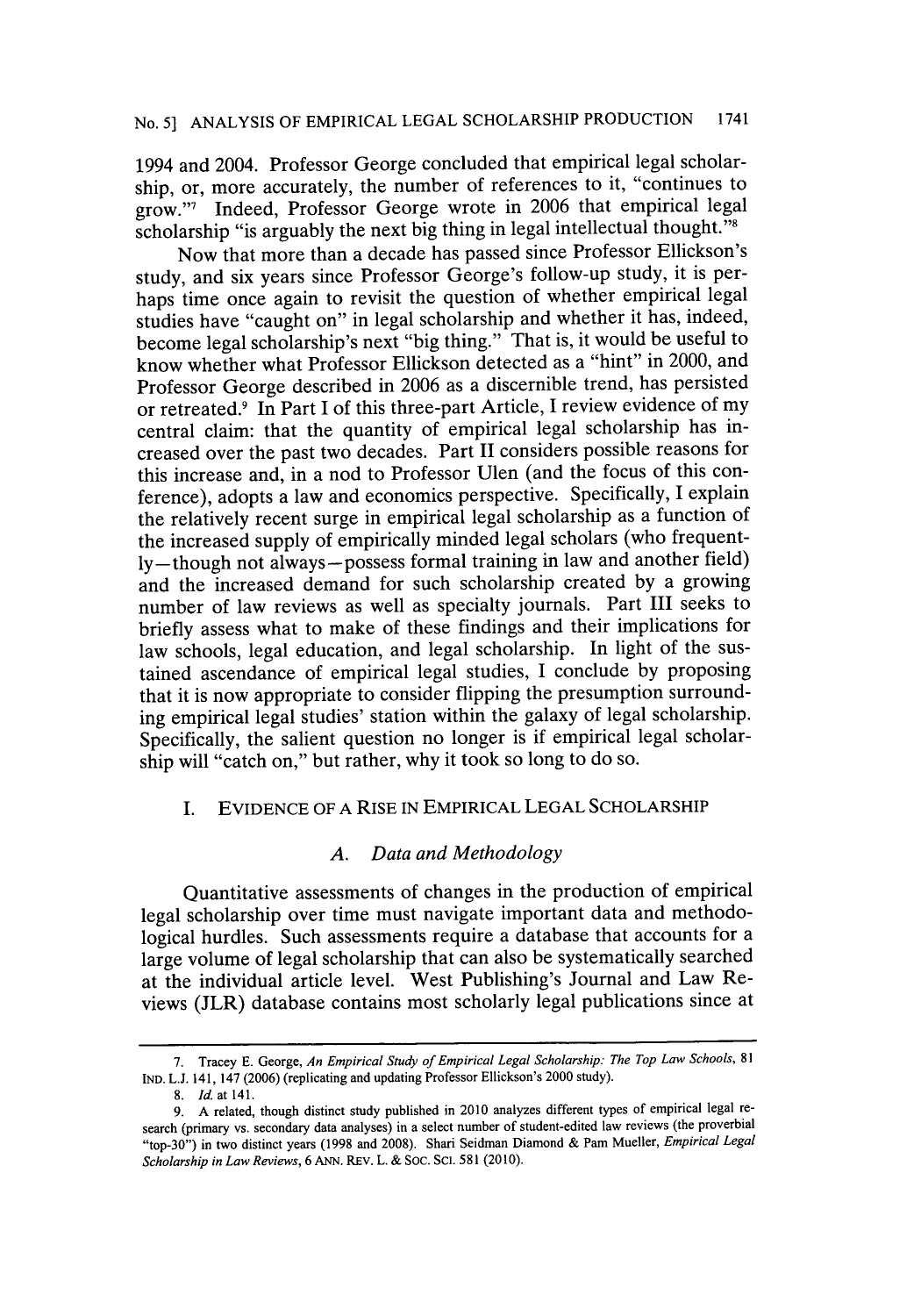least **1990.** Another hurdle is to identify words that serve as plausible and consistent proxies for empirical legal scholarship. To better align with past studies, I selected the words (or terms) *empiric!, quantitat!, and statistic!* and searched for any one (or more) of these terms in the title of a legal publication included in Westlaw's JLR database.

Obviously, one can fuss over whether the three terms used in this study are the best possible terms or whether the focus on article titles performs the desired analytical work. Potential quibbles aside, as it relates to trends over time, the approach appears stable. Thus, even if this selection protocol undercounts the actual amount of empirical legal scholarship there is little reason to assume ex ante that such undercounting will not be consistent and stable. Insofar as this study seeks to uncover possible trends, such measurement error-if it exists-is tolerable (though, admittedly, far from ideal). Finally, the specific search words used in this study have the virtue of linking this study with past efforts to assess changes in the production of empirical legal scholarship.<sup>10</sup> In any event, given the limitations of the JLR database as well as my search strategy, one should regard the findings presented below as suggestive of basic trends rather than specific point estimates.

Results in Figure **1** support my central claim as well as anecdotal evidence that the production of empirical legal scholarship has increased between **1990** and **2009.** Notable is the smooth, almost linear, trend over the past two decades. Visual inspection also suggests that the rate of increase from 2000 to 2004 and from **2005** to **2009** appears to have accelerated.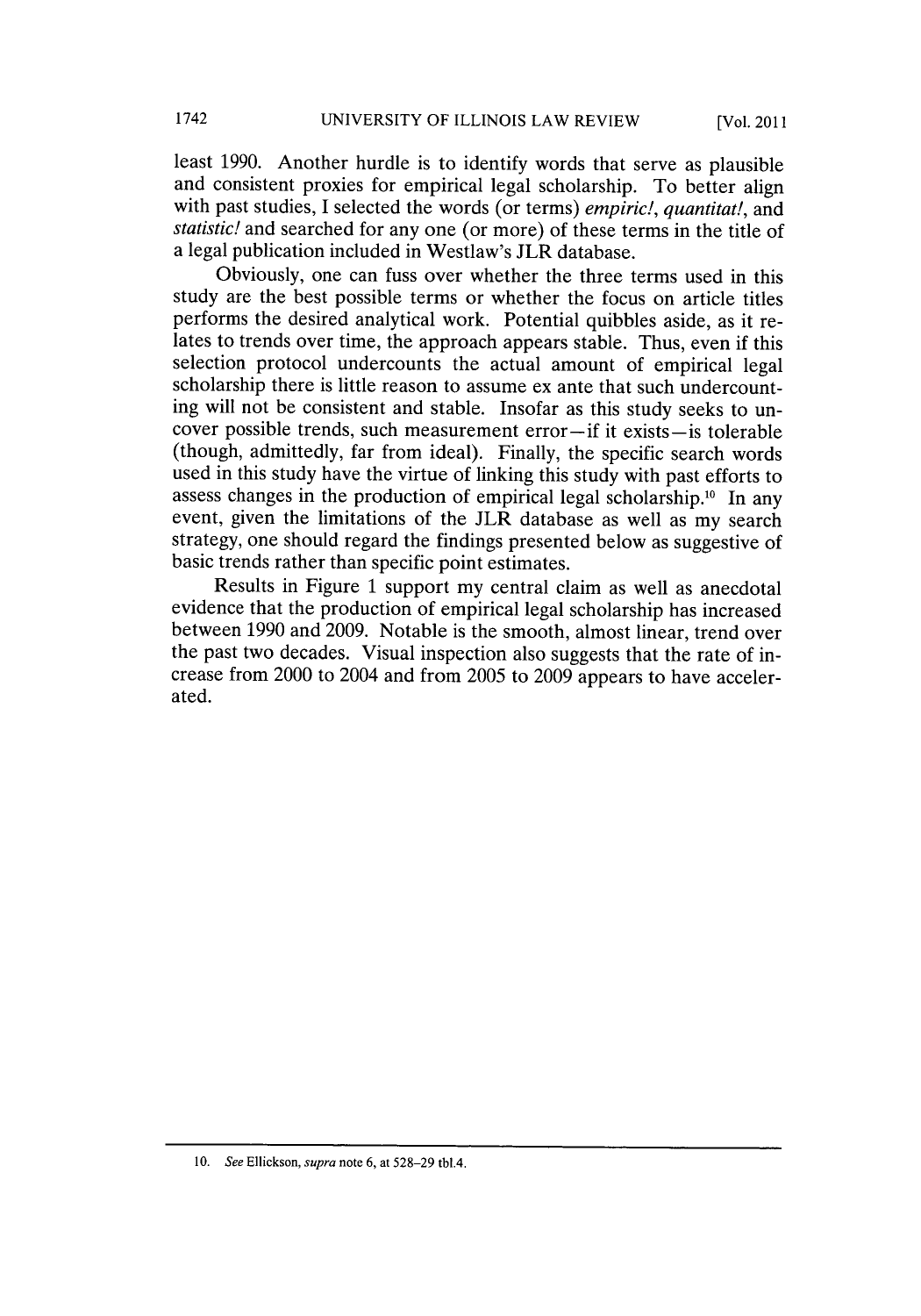

**SOURCE:** Westlaw JLR database, **1990-2009.**

#### *B. Adjusting for Changes in the Westlaw Database over Time*

As Professor Ellickson (and others) have previously noted, another key methodological hurdle for those seeking to detect changes in the production of legal scholarship over time flows from the dynamic nature of Westlaw's JLR database. This study begins with articles published in calendar year **1990** as the Westlaw database was far from thorough prior to the mid-1980s." Moreover, between **1990** and **2009,** inclusive, Westlaw's JLR database grew.<sup>12</sup> As of 2010, the number of individual titles included in the **JLR** database is 944.

Concurrent with changes to the universe of journals included in Westlaw's JLR database over time are changes to coverage within individual journals. When a new journal was added to the Westlaw database in the early 1980s, it typically involved only "selective" coverage of that journal's contents. **By** 1994, however, Westlaw's JLR database had shifted to full content coverage for most journals.<sup>13</sup>

Owing to these two changes to Westlaw's JLR database during the scope of this study, the raw number of articles in the database increased between **1990** and **2009.14** These changes to the JLR database during the

**<sup>11.</sup>** *Id.at521.*

<sup>12.</sup> The number of titles in Westlaw's JLR database has grown steadily over the years: **397** in **1992, 566** in **1995, 699** in 2000, **806** in **2005,** and 944 in 2010.

**<sup>13.</sup>** Ellickson, *supra* note **6,** at **521.**

<sup>14.</sup> Professor Ellickson notes a "roughly" ninefold increase between **1982** and **1996.** *Id.*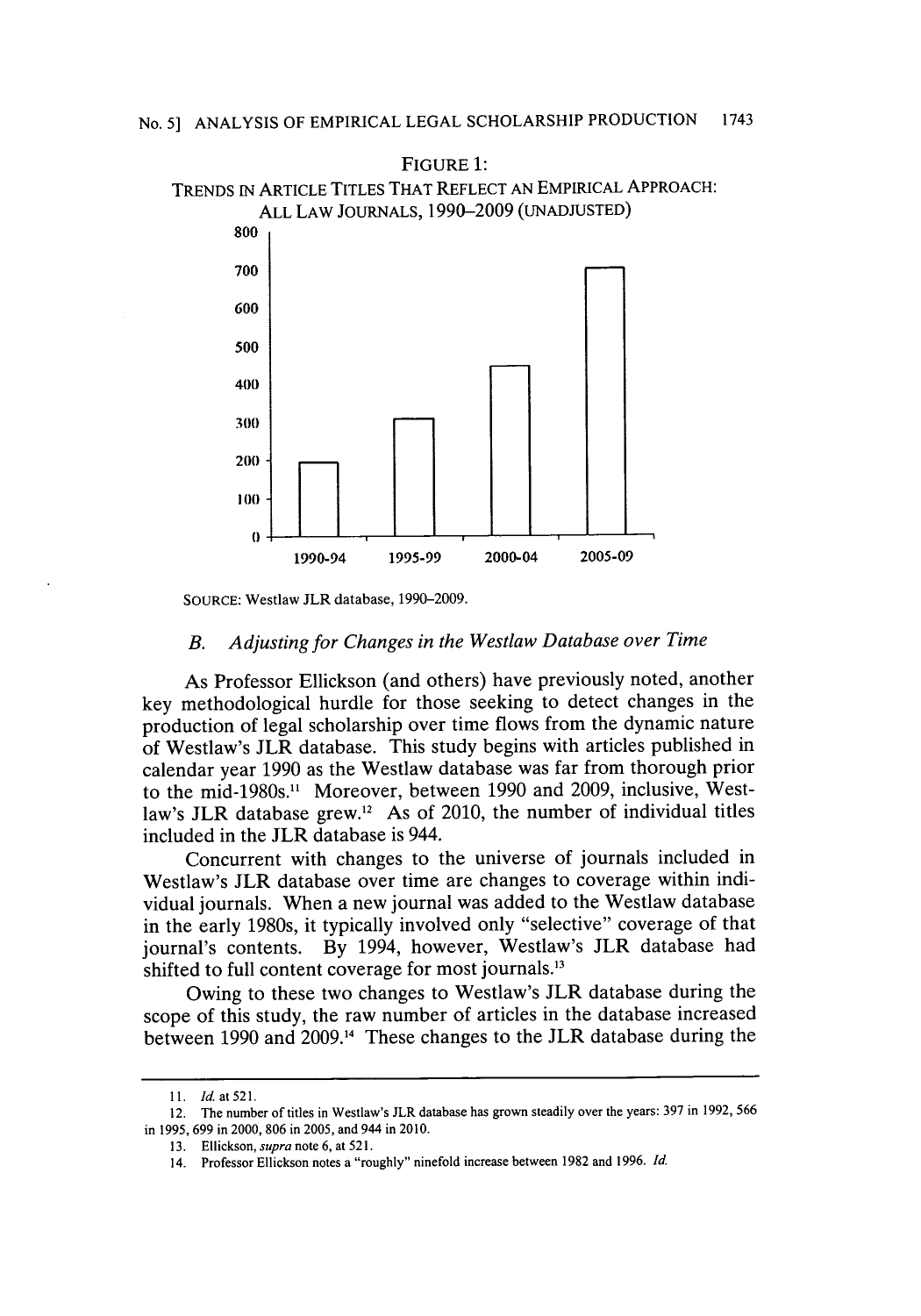period of this study **(1990-2009)** require a technical adjustment. Without a deflator that adequately neutralizes the independent influence of the Westlaw JLR database growth over time, database growth could contribute to an artificially inflated picture of the growth of empirical legal scholarship.<sup>15</sup>

To construct such a deflator, **I** drew from prior efforts in the literature, notably Professor Ellickson's citation study from one decade ago and focused on two plausible deflator alternatives. One deflator flows from the increase in the raw number of documents in the JLR database between **1990** and **2009.** The efficacy of this deflator rests on the assumption that the character and nature of the typical JLR document did not systematically change during the past two decades. **If** the assumption holds, then a simple "raw document count" deflator would perform the necessary work.

**If** one assumes that the "typical" JLR document did, in fact, systematically change over the past two decades, however, an alternative deflator is needed that accounts for changes in the documents themselves. Similar to Professor Ellickson, **I** settled upon a "rare-word" deflator as an alternative. The rare-word deflator reflects the trend in the number of **JLR** documents that contain any one of ten "substantively neutral, ordinary English words that authors seldom use."<sup>16</sup> Assuming that these "seldom used" words are seldom used equally over time, their usage proxies for the increase in the JLR database.

Although both the raw document count and rare-word deflators illustrate different approaches to remedying the influence of changes to the size of the JLR database, each deflator rests on its own set of unique assumptions. Fortunately, as the results in Table **1** make clear, both deflator alternatives largely mirror one another. Moreover, this finding largely comports with Professor Ellickson's results from a decade earli $er<sup>17</sup>$ . Thus, so long as one of the deflator options is used, a decision about which option is used becomes unimportant. To promote comparability across studies and time, however, **I** settled upon the rare-word deflator for this study.

*<sup>15.</sup>* As Professor Ellickson notes, efforts to deflate such databases have persisted. *Id at* **522** n.9. *See also* Ian Ayres **&** Fredrick **E.** Vars, *Determinants of Citations to Articles in Elite Law Reviews,* **29 J. LEGAL STUD.** 427, 435 nn.27 **& 31** (2000) (deflating changes in the Social Science Citation Index database); Theodore Eisenberg **&** Martin T. Wells, *Ranking and Explaining the Scholarly Impact of Law Schools,* **27 J. LEGAL STUD. 373, 384-85 (1998)** (deflator-adjusting data obtained in searches conducted on different days).

**<sup>16.</sup>** Ellickson, *supra* note **6,** at **522.**

**<sup>17.</sup>** *Id* at 542 fig.Al. It should be noted, however, that Professor Ellickson's work on alternative deflat ors is far more extensive than mine.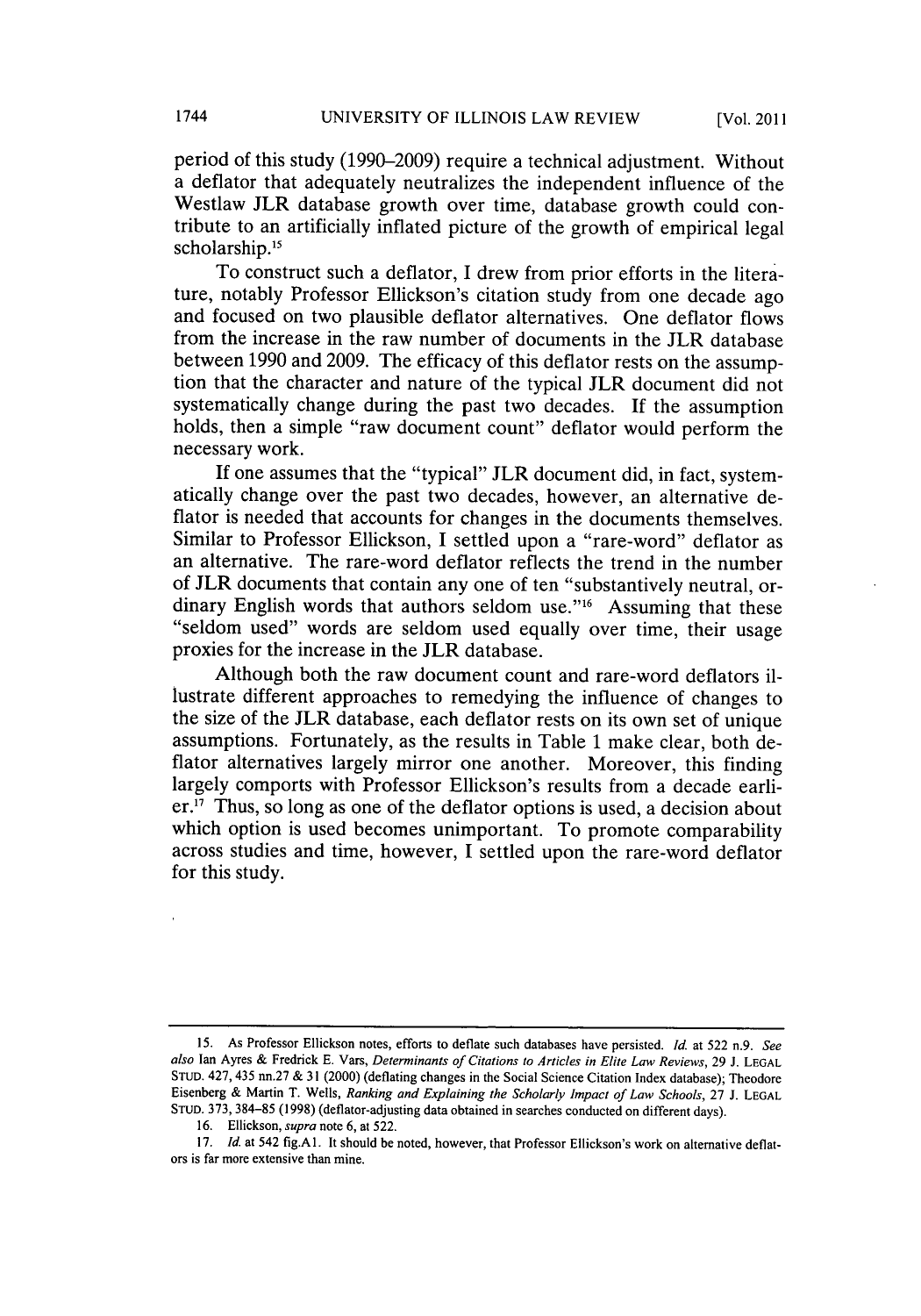|                             | 1990-94 | 1995-99 | $2000 - 04$ | $2005 - 09$ |
|-----------------------------|---------|---------|-------------|-------------|
| Raw document count deflator | 2.287   | 1.295   | 1 1 3 3     | 1.000       |
| Rare-word deflator          | 1.921   | 1.266   | 1 1 2 2     | 1.000       |

| TABLE 1:                                   |
|--------------------------------------------|
| DEFLATION INDEXES FOR WESTLAW JLR DATABASE |

**SOURCE:** Westlaw JLR database, **1990-2009. NOTE:** Base years **= 2005-2009.**

Figure 2, below, replicates Figure 1 after indexing for changes over time to the Westlaw JLR database. Comparing Figures **1** and 2 underscores the need to account for the Westlaw database growth as the two Figures convey slightly different pictures. Although the unadjusted results in Figure **1** imply a steady, smooth rise over the four five-year increments, results that account for growth in the Westlaw JLR database over the past two decades in Figure 2 illustrate that empirical scholarship was essentially flat during the 1990s and has steadily risen since. Thus, while changes to the size of the Westlaw JLR database or the nature of the JLR documents themselves from **1990** to **1999** account for the rise in empirical legal scholarship, conveyed in Figure **1,** such changes do not explain the increase observed in Figure 2 from 2000 to **2009.** Thus, the increase during the twenty-first century's first decade can be construed as a "real" increase.

The adjusted results presented in Figure 2 largely comport with Professor Ellickson's assessment of his review of **1982-1996** data as well as Professor George's findings for 1994-2004. Professor Ellickson noted a "hint" of an increase, $18$  and a similar hint is discernable in Figure 2 from **1990** to 1994 and from **1995** to **1999.** The "hint" of an increase in the production of empirical legal scholarship that Professor Ellickson noticed in **1996,** however, has blossomed into a palpable increase since then that, if anything, has increased in velocity during the past decade. Judgments about whether these findings support the conclusion that empirical legal scholarship has become the "next big thing" are inherently subjective and, in any event, require more data.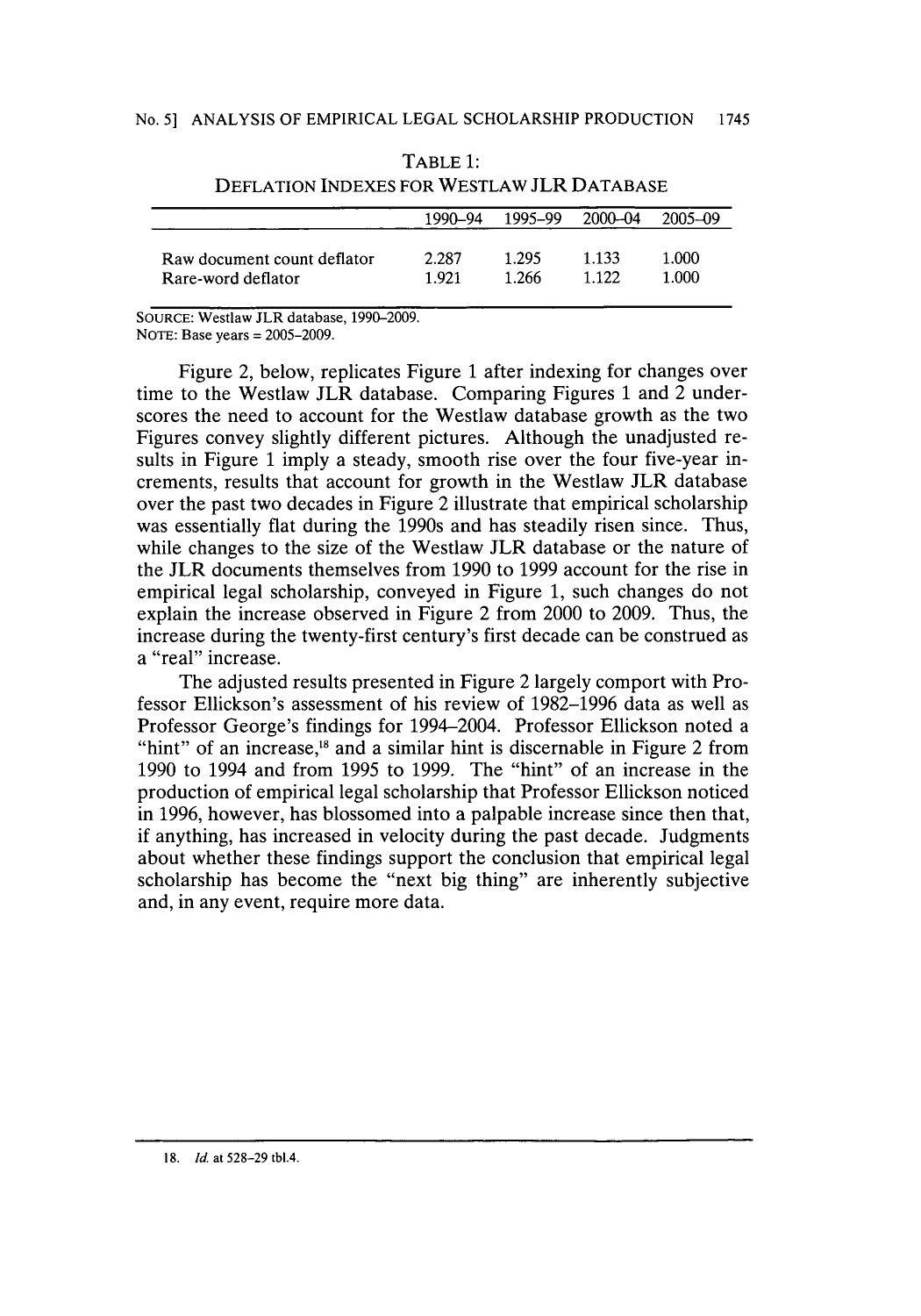

**SOURCE:** Westlaw JLR database, **1990-2009. NOTE:** Base years **= 2005-2009.**

#### II. **EXPLANATIONS** FOR THE RISE **IN** EMPIRICAL **LEGAL** SCHOLARSHIP OVER THE **PAST** TWO **DECADES**

What accounts for the rise in empirical legal scholarship? As reasons for the increase in empirical legal scholarship have been previously discussed,<sup>19</sup> and out of respect for Professor Ulen's economics training, I will limit my discussion to two specific, though related, explanations that emerge with greater clarity from a law and economics perspective. One reason is that, on the supply side of the equation, an ever-increasing number of law professors possess either formal training in an array of social science fields (including, but not limited to, economics) or a substantial appreciation for social scientific methodologies. This increased supply in the pool of empirically inclined legal scholars has led to an increased production of empirical legal scholarship. **A** second reason, concurrent with (and, to some degree, a function of) an increased supply, is an increased demand for empirical legal scholarship **by** a growing number of specialty law journals expressly devoted to empirical legal scholarship. The interaction of these two factors-an increased supply of, and demand for, empirical legal scholarship-helps account for the rise il-

*<sup>19.</sup> See, e.g.,* Theodore Eisenberg, *Why Do Empirical Legal Scholarship?,* 41 **SAN** DIEGO L. REV. 1741, 1741-46 (2004); Heise, *New Empiricism, supra* note 2, at **826-32.**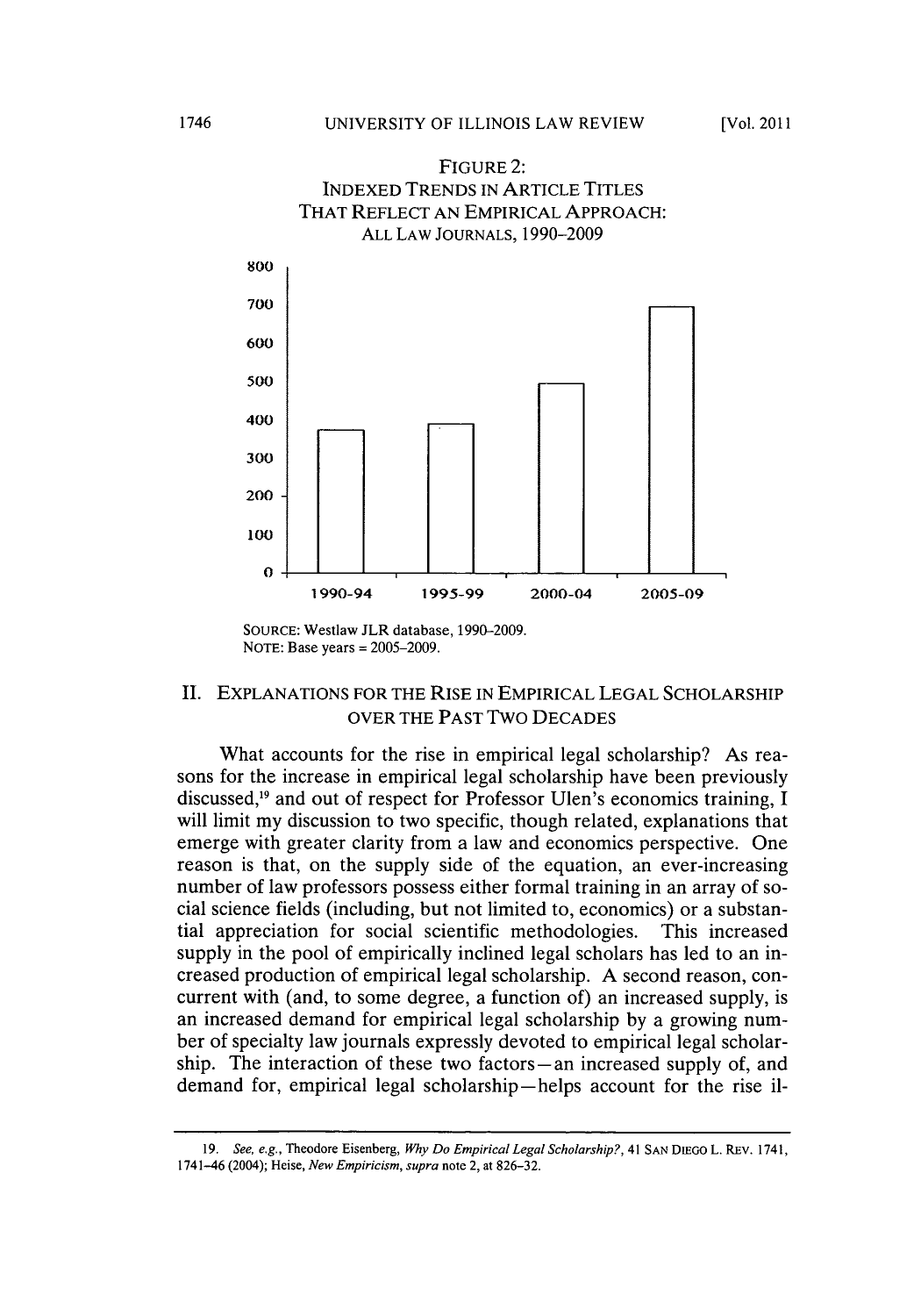lustrated in Figure 2. These two factors also help explain Professor Ulen's important contributions to this trend.

#### *A. More Law-School-Based Scholars with Greater Social Science Preferences: The Supply of Empirical Legal Scholars and Relevant Data*

Few teaching in law schools today would dispute the observation that the various changes to law faculty demographics over time include a greater presence of faculty that either possess only an advanced degree other than law or, more commonly, possess both a law degree as well as an advanced degree in a field other than law. Moreover, although helpful data sets remain a relatively scarce commodity, the number and utility of data sets germane to legal scholars have increased over time. As the supply of law professors with the necessary empirical skills and the number of relevant data sets increase, the cost of producing empirical legal scholarship falls. Finally, other barriers to empirical legal scholars, including attitudes and norms within the legal academy, recede over time and reduce the professional costs associated with pursuing an empirical research agenda. As associated costs fall, classic economic theory predicts an increase in production of empirical legal scholarship. On this prediction, economic theory gets it right.

Data on the major pool from which law faculty hiring committees draw evidences an increase in the number of empirically minded law professors. Many (but not all) candidates seeking to enter the law teaching market participate in the annual Association of American Law Schools **(AALS)** conference that is designed to facilitate the collision of supply (those seeking law faculty appointments) and demand (law school hiring committees seeking to identify and hire promising candidates).<sup>20</sup> Candidates participating in the annual conference complete a one-page form that is collected **by** the **AALS** and distributed to law schools in an annual Faculty Appointments Registrar (FAR). The candidate's one-page regis-trar form distills critical information, including any advanced degrees held **by** the candidates. From **2006** to **2008,** the raw number of candidates seeking to join law faculties that possess both a law degree as well as an advanced degree in a field other than law increased over *45* percent (from 64 to **93).21** Moreover, the proportion of dual-degreed faculty candidates similarly increased from **7** to **10.6** percent during these three years. The **2006-2008** data, however, merely captures the tip of a palpa-

<sup>20.</sup> For an extensive description of the entry-level law professor market, see David W. Case, *The Pedagogical Don Quixote de la Mississippi,* **33 U.** MEM. L. REv. **529, 530-33 (2003).**

*<sup>21.</sup> See* Pati Abdullina, *2006-2007 AALS Statistical Report on Law Faculty,* Ass'N AM. L. **SCH.,** http:// www.aals.org/statistics/0607/FAR-spss/degree.html (last visited July **19, 2011);** Pati Abdullina, *2008-2009 AALS Statistical Report on Law Faculty,* **AsS'N** AM. L. **SCH.,** http://www.aals.org/statisties/2009far/degrees. html (last visited July **19, 2011).**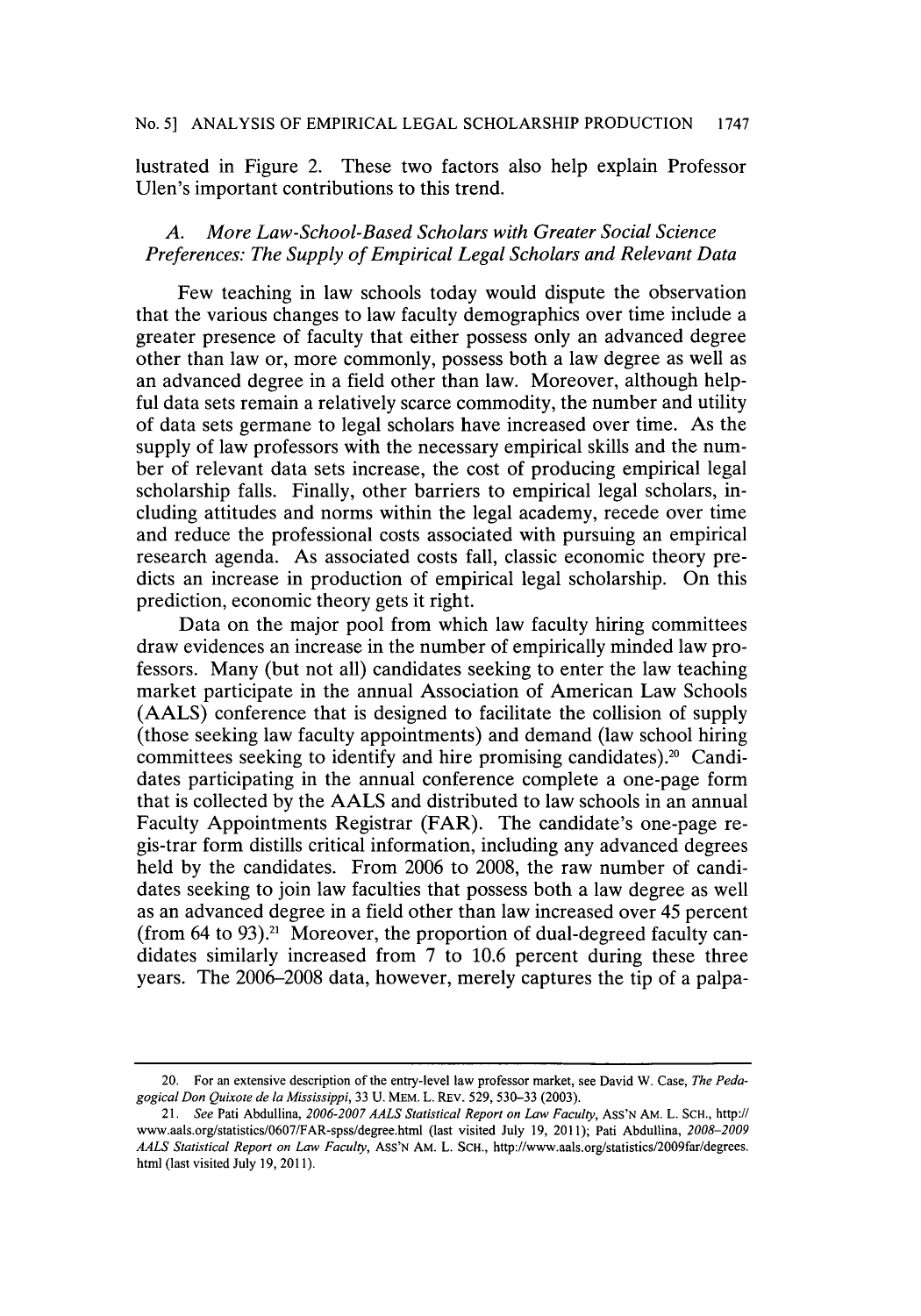ble trend that has been unfolding over the past decade.<sup>22</sup> The relative and absolute number of law faculty with formal empirical training is important as such training reduces the cost of producing empirical legal scholarship.

Another traditional barrier to the production of empirical legal scholarship is the paucity of relevant data germane to legal issues of interest. **Of** course, scholars remain free to undertake the oftentimes Herculean task of creating a useful data set. Such a task, however, often imposes consequential investments of time, energy, and resources. Institutions, such as the **U.S.** Department of Justice's Bureau of Justice Statistics, the Administrative Office of the **U.S.** Courts, and the National Center for State Courts, play a critical role **by** generating an increasing number of data sets that inform legal research questions. State-level data with demonstrated interest to many legal scholars include multiyear data sets on civil justice,<sup>23</sup> and data sets generated by the U.S. Administrative Office are frequently germane to research questions involving federal courts.24

Finally, a shift in attitudes and norms about empirical scholarship within the legal academy further reduces barriers for the empirically inclined legal scholar. Not too long ago, the unmistakable ethos among law faculty either looked down or askance at legal scholars pursuing empirical research. Even as recently as **2003,** Professor Landes notes, "[i]t would only be a modest exaggeration to say that most law professors regard empirical work as a form of drudgery not worthy of first-class minds." $25$  One consequence of this ethos is a palpable attitude that preferences theoretical work over empirical work of equivalent quality in the legal academy. <sup>26</sup>

Although legal theory continues to occupy an exalted seat at the high table of legal academia, empirical legal scholarship's status has risen over time. Not surprisingly, the market has responded to this attitudinal shift. Not only do an ever-increasing number of those seeking to become law professors claim an expertise in various empirical methods, but law

*<sup>22.</sup> See, e.g.,* William M. Landes, *The Empirical Side ofLaw & Economics,* **70 U. CHI.** L. REv. **167, 167 (2003)** (noting the high number of JD/PhDs in economics on the University of Chicago Law School faculty); *Ulen, supra note* **1,** at **916** (observing that **JD/PhD** candidates "are among the most **highly** sought entrants into the legal academy").

**<sup>23.</sup>** For examples of recent scholarship that has used these types of data sets, see, e.g., Theodore Eisenberg et al., *The Decision to Award Punitive Damages: An Empirical Study,* 2 **J. LEGAL ANALYSIS 577** (2010); Theodore Eisenberg **&** Michael Heise, *Judge-Jury Difference in Punitive Damages Awards: Who Listens to the Supreme Court?,* **J. EMPIRICAL LEGAL STUD. 325, (2011);** Theodore Eisenberg et al., *Juries, Judges, and Punitive Damages: Empirical Analyses Using the Civil Justice Survey of State Courts 1992, 1996, and 2001* Data, 3 J. EMPIRICAL LEGAL STUD. 263, 264-65 (2006); Theodore Eisenberg et al., *The Predictability of Punitive Damages,* **26 J. LEGAL STUD. 623,** 624-25 **(1997).**

<sup>24.</sup> For examples of recent scholarship that has used these types of data sets, see, e.g., Kevin M. Clermont **&** Theodore Eisenberg, *Xenophilia or Xenophobia in US. Courts? Before and After 9/11, 4* **J. EMPIRICAL LEGAL STUD.** 441, 452 **(2007).**

**<sup>25.</sup>** Landes, *supra* note 22, at **180.**

**<sup>26.</sup>** *Id.*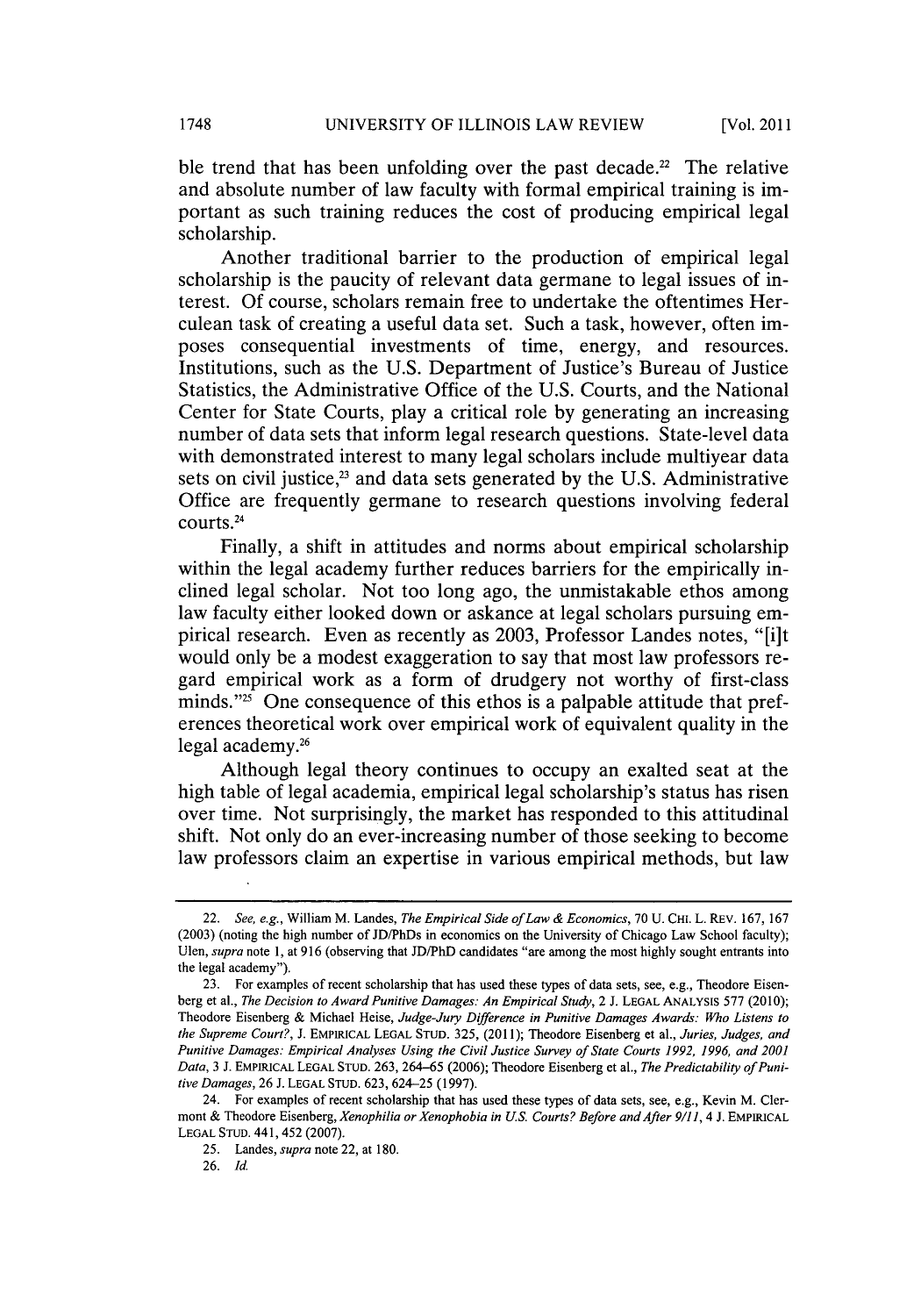schools themselves have begun to highlight their commitment to empirical legal studies through centers, programs, and conferences." While empirical legal studies do not pose any immediate threat to legal theory's lofty stature among legal academics, it is safe to say that legal empiricists are no longer viewed as second-class citizens **by** their "pure theory" counterparts.

#### *B. An Increase in the Number of Law Reviews and Specialty Journals: The Growing Demand for Empirical Legal Scholarship*

An increased demand for empirical legal scholarship complements an increased supply of empirical legal research. An increase in the number of specialty journals focusing on empirical legal scholarship accounts for some of the rise in demand. When it comes to explaining the growth of empirical legal scholarship (as illustrated in Figures **1** and 2), however, an anomaly in the Westlaw JLR database may actually lead to an undercounting of empirical legal scholarship. It stands to reason, of course, that the emergence of leading peer-reviewed journals that focus on empirical legal scholarship, such as the *Journal of Law and Economics in 1958, Law & Society Review* in **1966,** the *Journal of Legal Studies* in **1972,** *the American Law and Economics Review* in **1999,** the *Journal of Empirical Legal Studies'* in 2004, and, even more recently, the *Journal of Legal Analysis* in **2009,** would contribute to a net rise in empirical publications. At least one of the more recent journals, the *Journal of Empirical Legal Studies,* does not yet appear in Westlaw's JLR database. Thus, to the extent that articles published in the *Journal of Empirical Legal Studies* would have appeared in other journals included in the Westlaw JLR database, then the results presented in Figures **1** and 2 likely understate the growth in empirical legal scholarship.

#### III. WHAT TO MAKE OF THE **INCREASE IN** EMPIRICAL **LEGAL** SCHOLARSHIP?

Judge (and former Professor) Harry Edwards famously lamented about a growing rift between his perception of legal scholarly trends and the needs of the legal profession.<sup>29</sup> The American Bar Association similarly complains about a sense of "abandonment" of the legal profession's needs **by** law schools, especially elite law schools.30 Many leading legal

**<sup>27.</sup>** *See* Suchman **&** *Mertz, supra* note 2, at **557-58.**

**<sup>28.</sup>** In the interest of full disclosure, **I** have coedited the *Journal of Empirical Legal Studies* since **2005.**

**<sup>29.</sup>** Harry T. Edwards, *The Growing Disjunction Between Legal Education and the Legal Profession, 91* MICH. L. REV. 34, 34 **(1992)** ("[M]any law schools **...** have abandoned their proper place, **by** emphasizing abstract theory at the expense of practical scholarship and pedagogy.").

*<sup>30.</sup> See generally* **SECTION OF LEGAL EDUC. & ADMISSIONS TO THE BAR, AM. BAR ASS'N, LEGAL EDUCATIONAL AND PROFESSIONAL DEVELOPMENT-AN EDUCATIONAL CONTINUUM: REPORT OF THE TASK FORCE ON LAW SCHOOLS AND THE PROFESSION: NARROWING THE GAP (1992)** [hereinafter MacCrate Report].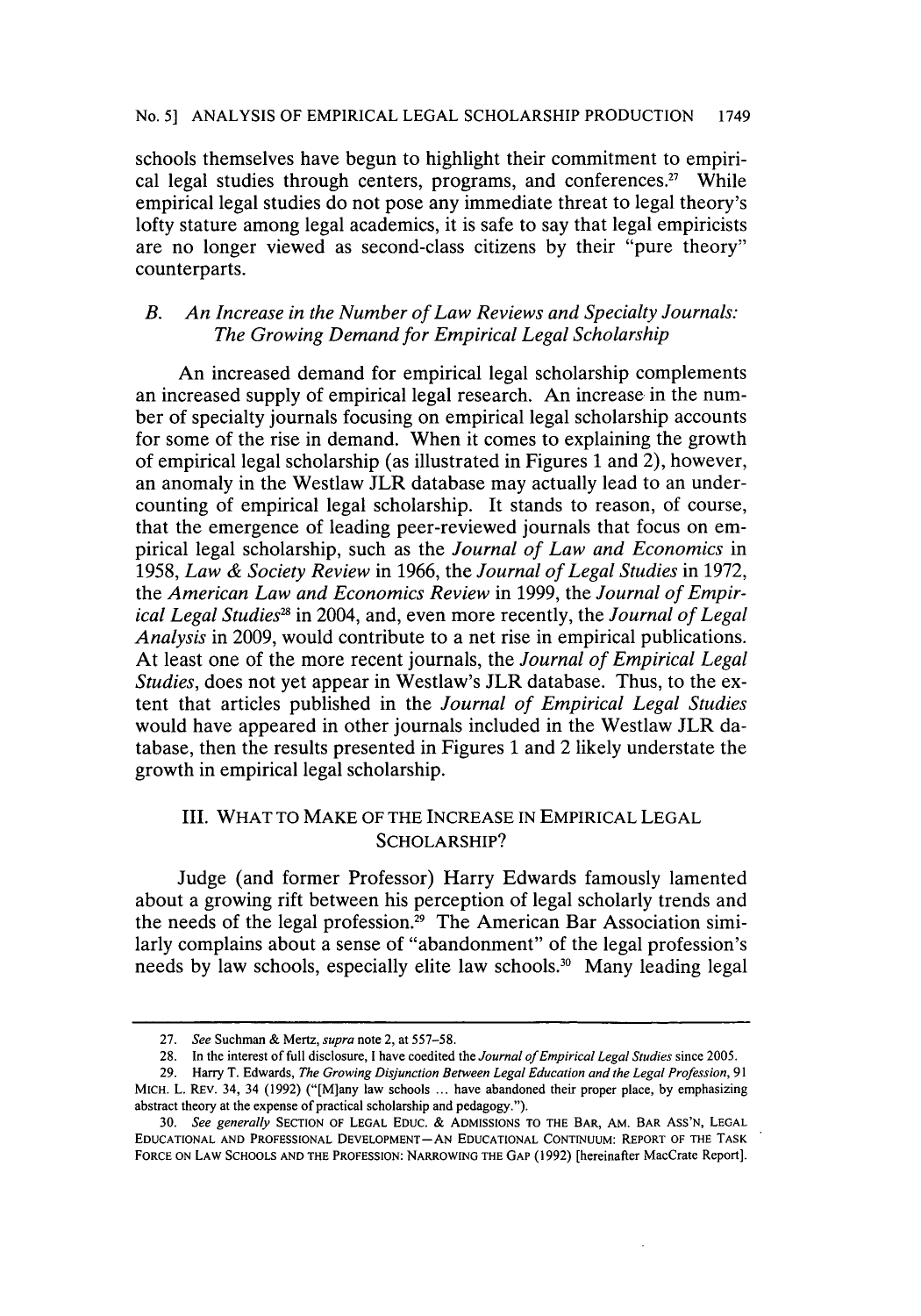scholars, such as Professor Deborah Rhode, feel that law school faculty should be mindful of a duty to advance "understanding and promote improvement of their profession and its institutions."<sup>31</sup> Although in some ways empirical legal scholarship forms something of an easy target for critics, in other ways, however, empirical work is particularly well positioned to help bridge the gap, real or perceived, between the legal academy and profession.

Critics of empirical perspectives on legal questions note that the empirical movement discounts more traditional (and more familiar) legal analysis. Moreover, critics also assail some empirical research for failing to achieve its own objectives. For example, in pointing out flaws with empirical efforts to study federal appellate courts, scholars and judges point out that judicial decision-making models have been, thus far, unable to quantify judicial deliberations with accuracy.<sup>32</sup> That such flaws exist should surprise few, especially for empirical scholarship published in the numerous student-edited law reviews. That specific problems, ranging from "[s]loppy survey techniques, skewed samples, and sweeping generalizations from unrepresentative findings,"<sup>33</sup> find their way into published law reviews will surprise only those unfamiliar with the tradition of student-edited law reviews. That editorial selections and decisions made by law students will falter on occasion is inevitable.<sup>34</sup> Owing partly to these problems, and others, some critics already question whether the current increase in empirical legal scholarship will last.<sup>35</sup>

Given a context that already views legal scholarship with suspicion, the ascendance of empirical legal scholarship can easily be viewed as exacerbating a "gap," real or perceived, between legal scholars and practitioners. **A** turn in legal scholarship towards coefficients, regression equations, standard errors, and many other arcane, technical aspects can easily fuel an argument that a rift between the legal profession's needs and law professors' wants has grown. Though such an outcome is entire**ly** plausible, it is not inevitable. Indeed, to the extent that empirical legal scholarship provides some clarity on legal systems and how they function, such work can contribute to a *narrowing* of the gap between scholars and practitioners. Thus, I strongly suspect that even Judge Edwards and the authors of the *MacCrate Report* would approve of most, though assuredly not all, of today's empirical legal scholarship.

*See also* Craig Allen Nard, *Empirical Legal Scholarship: Reestablishing a Dialogue Between the Academy and Profession, 30* **WAKE FOREST L. REV.** 347, 348 **(1995).**

**<sup>31.</sup>** Deborah L. Rhode, Legal Scholarship, *115* HARV. L. REv. **1327, 1330** (2002).

**<sup>32.</sup>** Harry T. Edwards *&* Michael **A.** Livermore, *Pitfalls of Empirical Studies that Attempt to Understand the Factors Affecting Appellate Decisionmaking,* **58** DuKE **L.J. 1895, 1963-66 (2009).**

**<sup>33.</sup>** *Rhode, supra note* **31,** *at* **1343.**

<sup>34.</sup> *Id.* at **1356. Of** course, a limited but growing number of law-school-based, peer-reviewed journals that specialize in empirical legal scholarship exist. Examples include the University of Chicago's *Journal of Legal Studies, Cornell's Journal ofEmpirical Legal Studies,* and Harvard's *Journal ofLegal Analysis.*

*<sup>35.</sup> See, e.g.,* **Robin** Feldman, *Law's Misguided Love Affair with Science, 10* **MINN. J.L. Sci. & TECH. 95, 111 (2009).**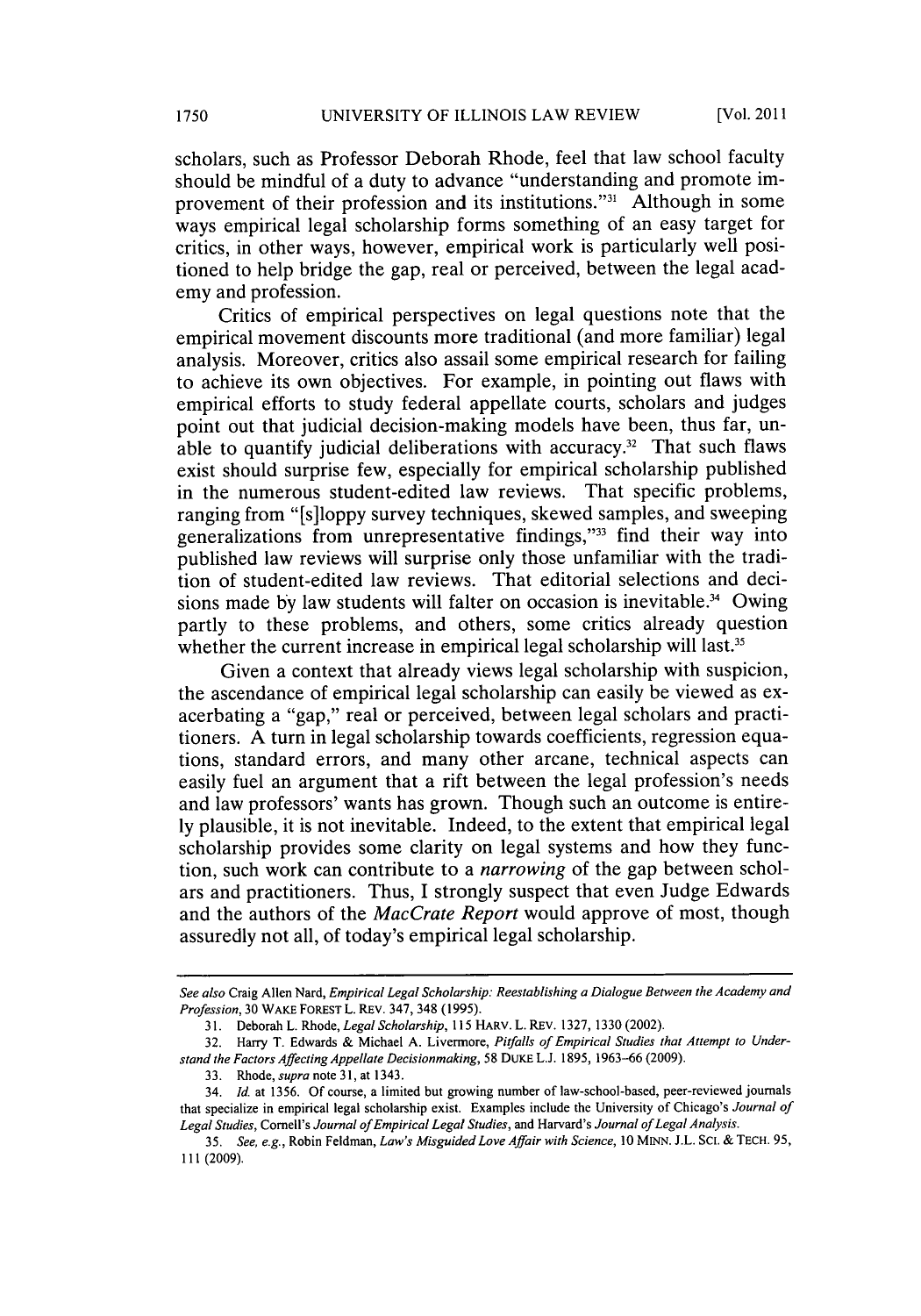As Professor Nard notes, however, empirical scholarship is almost uniquely positioned to gauge the effect and efficacy, or lack thereof, of legal rules, decisions, and statutes.<sup>36</sup> Many judges, lawmakers, and lawyers want to know the societal consequences of their decisions and actions. Empirical legal scholarship can speak to this need **by** engaging such questions. Echoing a similar theme, then-Stanford Law School Dean, Kathleen Sullivan, described the "increasingly empirical study of law" as "one of the most dramatic trends in recent legal scholarship."<sup>37</sup> What Dean Sullivan found particularly attractive was the promise empirical legal scholarship held for increasing our "knowledge of how law works."<sup>38</sup> Finally, Professor Eisenberg notes how high-quality empirical scholarship can contribute to more accurate descriptions and analyses of how our legal system actually operates and is relevant to all those with a stake in the administration of justice.<sup>39</sup>

#### IV. **CONCLUSION:** PROFESSOR TOM ULEN'S **LEGACY AND** REFRAMING **QUESTIONS**

For decades, intellectual historians have considered whether empirical legal scholarship has finally "caught on," especially among legal academics. Results from this study support the proposition that while empirical work has, indeed, finally "caught on," a clear acceleration in the production of empirical legal scholarship did not emerge until the twenty-first century. The present surge in empirical legal scholarship largely corresponds with the "sweet spot" of Professor Tom Ulen's remarkable scholarly career.<sup>40</sup> But perhaps such a perspective misses a larger and more important point. Specifically, perhaps a more incisive question is not when did empirical legal scholarship finally "arrive" but, rather, why did it take so long?

As a Stanford-trained economist, Professor Ulen's journey through the legal academy has assuredly seemed a bit odd to him at times. The paucity of empirical legal scholarship prior the 1990s bewildered many social scientists and, especially, economists. Too many critical legal questions (and theories) literally cry out for rigorous, systematic, empirical testing. Most of the social science disciplines related to law, such as

**<sup>36.</sup>** Nard, *supra* note **30,** at 349-50.

**<sup>37.</sup>** Kathleen M. Sullivan, *Foreword: Interdisciplinarity, 100* MICH. L. REv. **1217,** 1222 (2002).

**<sup>38.</sup>** *Id.*

**<sup>39.</sup>** Theodore Eisenberg, *The Origins, Nature, and Promise ofEmpirical Legal Studies and a Response to Concerns,* 2011 **U. ILL.** L. REv. **1713.**

<sup>40.</sup> Emblematic of Professor Ulen's contribution to the recent surge of empirical legal scholarship is his contribution (along with University of Illinois colleagues Robert Lawless and Jennifer Robbennolt) to the publication of a new casebook for the field, **ROBERT LAWLESS ET AL., EMPIRICAL METHODS IN LAW (2009).** The publication of this new casebook makes the lives of those considering developing an empirical methods class for the law school environment a bit easier.